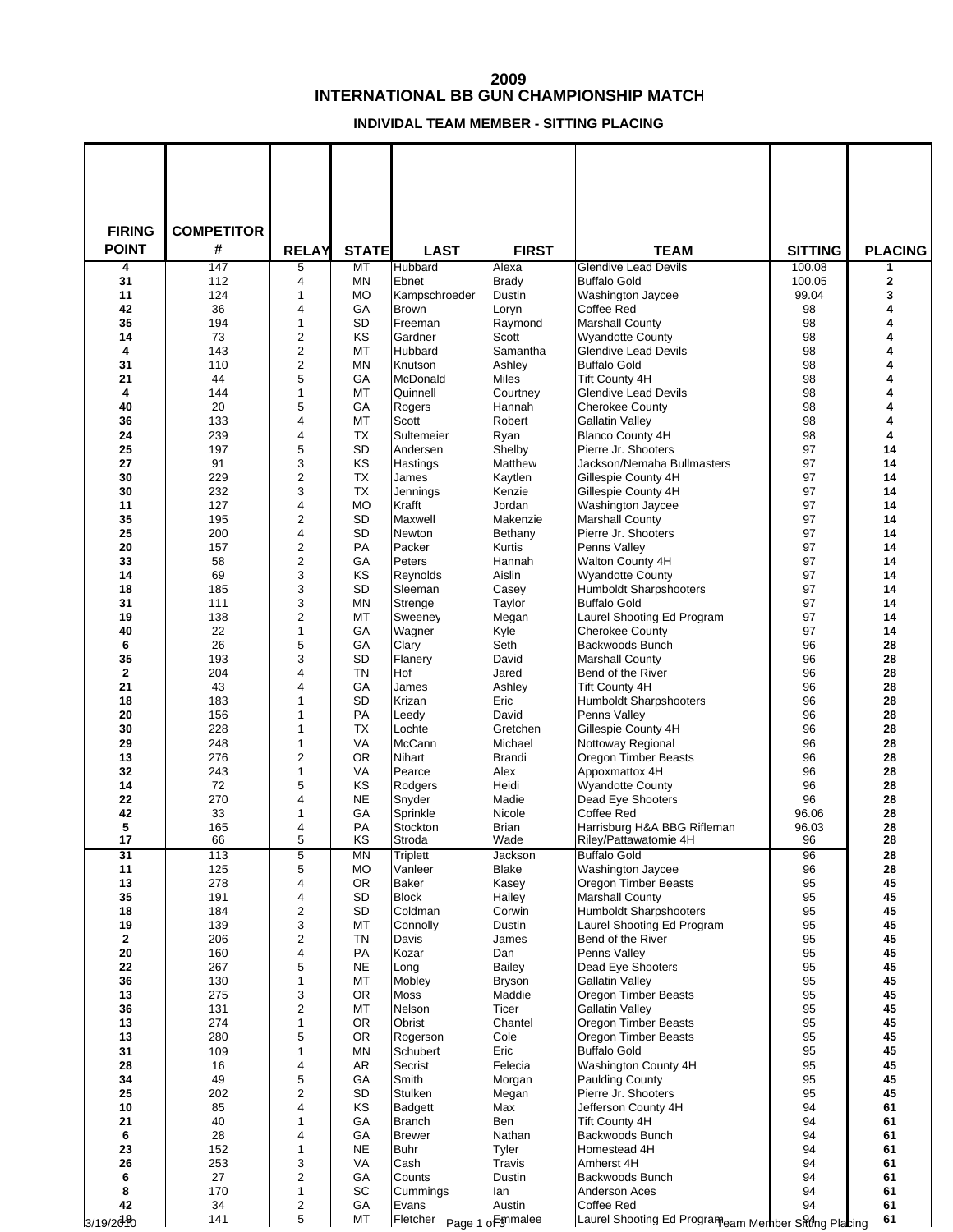| 26                       | 259            | 4                             | VA                     | <b>Haskins</b>         | Chase                 | Amherst 4H                                             | 94                                | 61         |
|--------------------------|----------------|-------------------------------|------------------------|------------------------|-----------------------|--------------------------------------------------------|-----------------------------------|------------|
| 24                       | 241            | 5                             | TX                     | Jones                  | Cliff                 | <b>Blanco County 4H</b>                                | 94                                | 61         |
| 20                       | 158            | 3                             | PA                     | Jordon                 | Luke                  | Penns Valley                                           | 94                                | 61         |
| 42                       | 37             | 5                             | GA                     | Leggett                | Daniell               | Coffee Red                                             | 94                                | 61         |
| 2                        | 207            | $\mathbf{1}$                  | <b>TN</b>              | Mackie                 | Hannah                | Bend of the River                                      | 94                                | 61         |
| 5                        | 163            | $\overline{c}$                | PA                     | Ordille                | Kyle                  | Harrisburg H&A BBG Rifleman                            | 94                                | 61         |
| 40                       | 23             | $\overline{2}$                | GA                     | Pierce                 | Dillan                | <b>Cherokee County</b>                                 | 94                                | 61         |
| 14                       | 71             | $\mathbf{1}$                  | KS                     | Rodgers                | Derek                 | <b>Wyandotte County</b>                                | 94                                | 61         |
| 30                       | 233            | $\overline{4}$                | <b>TX</b>              | Sauer                  | Cullen                | Gillespie County 4H                                    | 94                                | 61         |
| 6                        | 30             | 3                             | GA                     | Walker                 | Austin                | Backwoods Bunch                                        | 94                                | 61         |
| 27                       | 92             | 5                             | KS                     | Zeller                 | Cooper                | Jackson/Nemaha Bullmasters                             | 94                                | 61         |
| 9                        | 219            | $\mathbf 2$                   | <b>TN</b>              | Badon                  | Beau                  | Dickson Team A                                         | 93                                | 81         |
| 40                       | 19             | 3                             | GA                     | <b>Bragg</b>           | Casadie               | <b>Cherokee County</b>                                 | 93                                | 81         |
| 37                       | 211            | $\overline{4}$                | <b>TN</b><br><b>NE</b> | <b>Brown</b>           | Ben                   | Livingston JC Pioneers<br>Homestead 4H                 | 93                                | 81         |
| 23<br>29                 | 150<br>249     | 3<br>$\overline{c}$           | VA                     | <b>Buhr</b><br>Coleman | Andy                  | Nottoway Regional                                      | 93<br>93                          | 81<br>81   |
| 17                       | 62             | $\mathbf{1}$                  | KS                     | <b>Dietrich</b>        | Royce<br>Jacob        | Riley/Pattawatomie 4H                                  | 93                                | 81         |
| 35                       | 192            | 5                             | <b>SD</b>              | Effling                | Austin                | <b>Marshall County</b>                                 | 93                                | 81         |
| $\mathbf{2}$             | 208            | 5                             | <b>TN</b>              | Gothard                | Wesley                | Bend of the River                                      | 93                                | 81         |
| 28                       | 14             | 3                             | AR                     | Hannah                 | Sammie                | Washington County 4H                                   | 93                                | 81         |
| 17                       | 63             | $\overline{c}$                | KS                     | Hawkinson              | Naomi                 | Riley/Pattawatomie 4H                                  | 93                                | 81         |
| 23                       | 151            | 5                             | <b>NE</b>              | Hermsmeir              | <b>Bryce</b>          | Homestead 4H                                           | 93                                | 81         |
| 21                       | 42             | 3                             | GA                     | Hill                   | Alex                  | <b>Tift County 4H</b>                                  | 93                                | 81         |
| 20                       | 159            | 5                             | PA                     | Jones                  | Dylan                 | Penns Valley                                           | 93                                | 81         |
| 23                       | 153            | $\boldsymbol{2}$              | <b>NE</b>              | Parthemer              | Tyler                 | Homestead 4H                                           | 93                                | 81         |
| 10                       | 87             | $\mathbf 2$                   | KS                     | Pearson                | Jessica               | Jefferson County 4H                                    | 93                                | 81         |
| 7                        | $\overline{7}$ | $\overline{c}$                | AL                     | Potts                  | Alex                  | Shelby Co. Shooting Sports Assc.                       | 93                                | 81         |
| 11                       | 126            | 3                             | <b>MO</b>              | Ratcliff               | Ana                   | Washington Jaycee                                      | 93.01                             | 81         |
| 14                       | 70             | $\overline{4}$                | KS                     | Reynolds               | Hannah                | <b>Wyandotte County</b>                                | 93                                | 81         |
| 10                       | 88             | 5                             | $\overline{\text{KS}}$ | Swearngin              | Gavin                 | Jefferson County 4H                                    | 93                                | 81         |
| 36                       | 132            | 3                             | МT                     | Weisz                  | Ali                   | <b>Gallatin Valley</b>                                 | 93                                | 81         |
| 36                       | 134            | 5                             | MT                     | Wilson                 | Jenna                 | <b>Gallatin Valley</b>                                 | 93                                | 81         |
| 19                       | 137            | $\mathbf{1}$                  | МT                     | Baumgartner            | Steven                | Laurel Shooting Ed Program                             | 92                                | 102        |
| 30                       | 231            | 5                             | TX                     | <b>Behrends</b>        | Hunter                | Gillespie County 4H                                    | 92                                | 102        |
| 26                       | 255<br>236     | $\overline{c}$<br>$\mathbf 2$ | VA<br>TX               | Englund                | Charlie               | Amherst 4H                                             | 92<br>92                          | 102        |
| 24<br>5                  | 166            | 5                             | PA                     | Lassberg<br>Lybarger   | Layne<br>Tyler        | <b>Blanco County 4H</b><br>Harrisburg H&A BBG Rifleman | 92                                | 102<br>102 |
| 9                        | 220            | 3                             | <b>TN</b>              | McDaniel               | <b>Branden</b>        | Dickson Team A                                         | 92                                | 102        |
| 25                       | 201            | $\mathbf{1}$                  | <b>SD</b>              | Nielsen                | <b>Bristol</b>        | Pierre Jr. Shooters                                    | 92                                | 102        |
| 33                       | 59             | $\mathbf{1}$                  | GA                     | Polson                 | Jessica               | Walton County 4H                                       | 92                                | 102        |
| 41                       | 177            | $\overline{4}$                | SC                     | Pruitt                 | Andrew                | Carolina Sharpshooters                                 | 92                                | 102        |
| 7                        | 6              | $\mathbf{1}$                  | <b>AL</b>              | Richardson             | Alicia                | Shelby Co. Shooting Sports Assc.                       | 92                                | 102        |
| $\overline{7}$           | 8              | 3                             | AL                     | Watson                 | Grant                 | Shelby Co. Shooting Sports Assc.                       | 92                                | 102        |
| 11                       | 123            | $\overline{c}$                | <b>MO</b>              | Westhoff               | Joey                  | Washington Jaycee                                      | 92                                | 102        |
| 19                       | 140            | $\overline{4}$                | МT                     | Baumgartner            | Katrina               | Laurel Shooting Ed Program                             | 91                                | 114        |
| 8                        | 172            | 5                             | SC                     | <b>Burdette</b>        | Jonathan              | Anderson Aces                                          | 91                                | 114        |
| 21                       | 41             | $\overline{c}$                | GA                     | Coleman                | Emily                 | <b>Tift County 4H</b>                                  | 91                                | 114        |
| 33                       | 60             | $\overline{\mathbf{4}}$       | GA                     | Dittman                | Claire                | Walton County 4H                                       | 91                                | 114        |
| 34                       | 51             | $\mathbf{1}$                  | GA                     | Kellum                 | Jeremy                | <b>Paulding County</b>                                 | 91                                | 114        |
| 33                       | 55             | 5                             | GA                     | Parsons                | David                 | <b>Walton County 4H</b>                                | 91                                | 114        |
| 28                       | 13             | $\overline{\mathbf{c}}$       | AR                     | Seideman               | Keira                 | Washington County 4H                                   | 91                                | 114        |
| $\overline{\phantom{a}}$ | 10             | 5                             | AL                     | Shroyer                | Sam                   | Shelby Co. Shooting Sports Assc.                       | 91                                | 114        |
| 12                       | 97             | 3<br>$\mathbf{1}$             | LA<br>GA               | Smith                  | Kristen               | Calcasieu 4H<br>Backwoods Bunch                        | 91<br>91                          | 114        |
| 6<br>42                  | 29<br>35       | 3                             | GA                     | Swain<br>Walden        | Garrett<br>Thomas     | Coffee Red                                             | 91                                | 114<br>114 |
| 34                       | 48             | $\overline{c}$                | GА                     | Alvis                  | Cameron               | <b>Paulding County</b>                                 | 90                                | 125        |
| 24                       | 238            | 3                             | <b>TX</b>              | <b>Barrow</b>          | Colton                | <b>Blanco County 4H</b>                                | 90                                | 125        |
| 27                       | 95             | $\overline{4}$                | KS                     | Beauchamp              | Samantha              | Jackson/Nemaha Bullmasters                             | 90                                | 125        |
| 25                       | 199            | 3                             | SD                     | <b>Beck</b>            | Deryn                 | Pierre Jr. Shooters                                    | 90                                | 125        |
| 43                       | $\mathbf{1}$   | $\mathbf{1}$                  | <b>TN</b>              | Carpenter              | <b>Brandon</b>        | Montgomery Bell Academy                                | 90                                | 125        |
| 5                        | 167            | 3                             | PA                     | Case                   | Jacob                 | Harrisburg H&A BBG Rifleman                            | 90                                | 125        |
| 34                       | 50             | 4                             | GA                     | Cole                   | Austin                | <b>Paulding County</b>                                 | 90                                | 125        |
| 8                        | 171            | $\overline{c}$                | SC                     | Cummings               | Ray                   | Anderson Aces                                          | 90                                | 125        |
| 24                       | 235            | $\mathbf{1}$                  | TX                     | Dowdy                  | Chelsea               | <b>Blanco County 4H</b>                                | 90                                | 125        |
| 41                       | 178            | $\overline{2}$                | SC                     | Leap                   | Sam                   | Carolina Sharpshooters                                 | 90                                | 125        |
| 29                       | 251            | $\overline{4}$                | VA                     | Leslie                 | Russell               | Nottoway Regional                                      | 90                                | 125        |
| 22                       | 268            | 1                             | <b>NE</b>              | Long                   | Wyatt                 | Dead Eye Shooters                                      | 90                                | 125        |
| $\mathbf{2}$             | 205            | 3                             | <b>TN</b>              | Mackie                 | Caleb                 | Bend of the River                                      | 90                                | 125        |
| 4                        | 148            | $\overline{4}$                | МT                     | McPherson              | Chuck                 | <b>Glendive Lead Devils</b>                            | 90                                | 125        |
| 39                       | 117            | $\overline{c}$<br>4           | ΜN                     | Pappenfus              | Autumn                | <b>Buffalo Maroon</b>                                  | 90                                | 125        |
| 23<br>18                 | 154<br>186     | $\overline{4}$                | <b>NE</b><br><b>SD</b> | Parthemer<br>Stoner    | Ryan<br>Kilee         | Homestead 4H<br><b>Humboldt Sharpshooters</b>          | 90<br>90                          | 125<br>125 |
| 5                        | 164            | 1                             | PA                     | Werner                 | Collin                | Harrisburg H&A BBG Rifleman                            | 90                                | 125        |
| 8                        | 174            | 3                             | SC                     | Cutlip                 | Caleb                 | Anderson Aces                                          | 89                                | 143        |
| 10                       | 83             | $\mathbf{1}$                  | KS                     | Gantz                  | Ben                   | Jefferson County 4H                                    | 89                                | 143        |
| 4                        | 145            | 3                             | МT                     | Gibbs                  | Aspen                 | <b>Glendive Lead Devils</b>                            | 89                                | 143        |
| 3                        | 265            | $\overline{4}$                | WI                     | Gilbertson             | Alex                  | Richland Area Jaycees                                  | 89                                | 143        |
| 26                       | 256            | $\mathbf{1}$                  | VA                     | Gray                   | Matthew               | Amherst 4H                                             | 89                                | 143        |
| 39                       | 118            | 3                             | <b>MN</b>              | Hackworth              | Jazmine               | <b>Buffalo Maroon</b>                                  | 89                                | 143        |
| 12                       | 101            | 5                             | LA                     | <b>Hawkins</b>         | Jared                 | Calcasieu 4H                                           | 89                                | 143        |
| 26                       | 258            | 5<br>3                        | VA                     | Hudson                 | Hunter                | Amherst 4H                                             | 89                                | 143        |
| 29<br>3/19/2010          | 250            |                               | VA                     | Leslie                 | Hunter<br>Page 2 of 3 | Nottoway Regional                                      | 89<br>Team Member Sitting Placing | 143        |
|                          |                |                               |                        |                        |                       |                                                        |                                   |            |